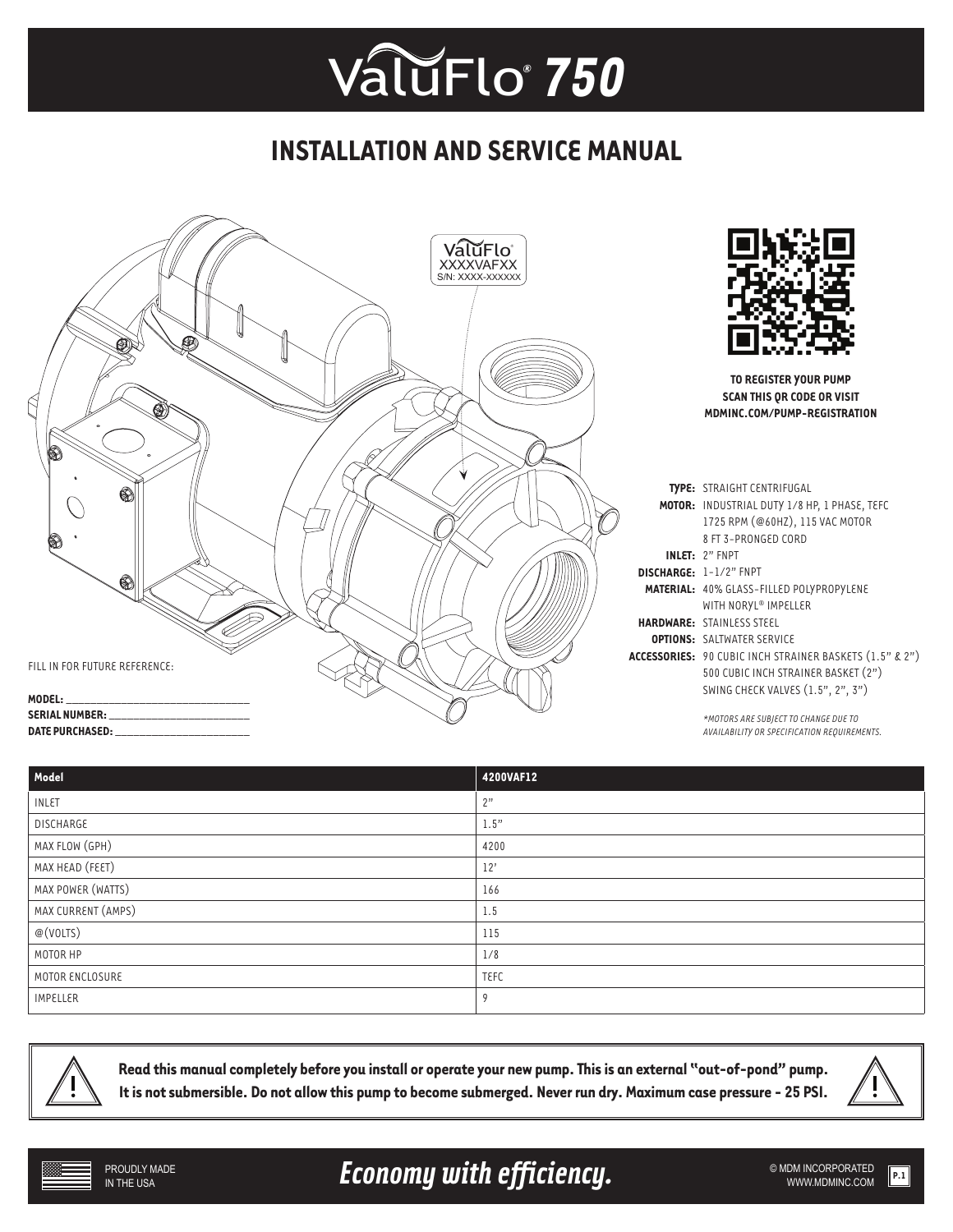We congratulate you on your choice of the ValuFlo® 750 centrifugal pump. Its leading edge design provides you with high output at a minimal operating cost. It is carefully constructed to give you long term, reliable service. To insure proper performance, we urge you to carefully follow the instructions in this manual. If you have any questions, please call your supplier for assistance or visit www.mdminc.com/support.

### **INSTALLATION**

### **Please read carefully. When properly installed, the ValuFlo® 750 will provide dependable, trouble-free service.**

- 1. Do not submerse the unit in water it is not a submersible pump. Do not allow the pump to become submerged during transient periods, such as heavy rain, run-off, etc.
- 2. Locate the pump as near the water source as possible. A flooded suction is preferred.
- 3. The pump is not self-priming. Therefore, if the fluid level is below the pump, a swing check valve must be installed below water level. The pump and inlet line must be primed prior to start up. A strainer basket is recommended for non-flooded installations.
- 4. Mount the motor base to a secure, immobile foundation.
- 5. Use only plastic fittings on both the inlet and discharge ports. Seal the inlet & discharge fittings with Teflon® pipe dope. These fittings should be selfsupported and in neutral alignment with each port (i.e., Fittings must not be forced into port alignment which may cause premature line failure or damage to the pump volute).
- 6. Never restrict the inlet. Keep both inlet and discharge lines as free of elbows and valves as possible. Always use pipe of adequate diameter. This will reduce friction losses and maximize output. Never use an inlet line of smaller diameter than the discharge line. Minimize the suction lift.





### **WARNING: ALWAYS SHUT OFF ELECTRICAL POWER BEFORE INSTALLATION AND / OR SERVICING THIS PUMP.**

ALL ELECTRICAL WIRING SHOULD MEET STATE AND LOCAL ORDINANCES. THE VALUFLO® 750 PUMP MOTOR IS DESIGNED FOR 115 VAC 60HZ POWER ONLY. 230V 50HZ MOTORS ARE AVAILABLE. CONTACT YOUR SUPPLIER FOR INFORMATION.



### **ELECTRICAL HOOK-UP**

Carefully examine the power cord before use. Do not use this power cord if there is any visible damage. Do not use this power cord in water or if the motor or electrical receptacle is in contact with any standing water. This power cord should only be plugged into a properly installed 115 VAC GFI receptacle. Always test cycle a GFI receptacle to determine its condition before use.



Economy with efficiency. **Example 2018 MDM INCORPORATED**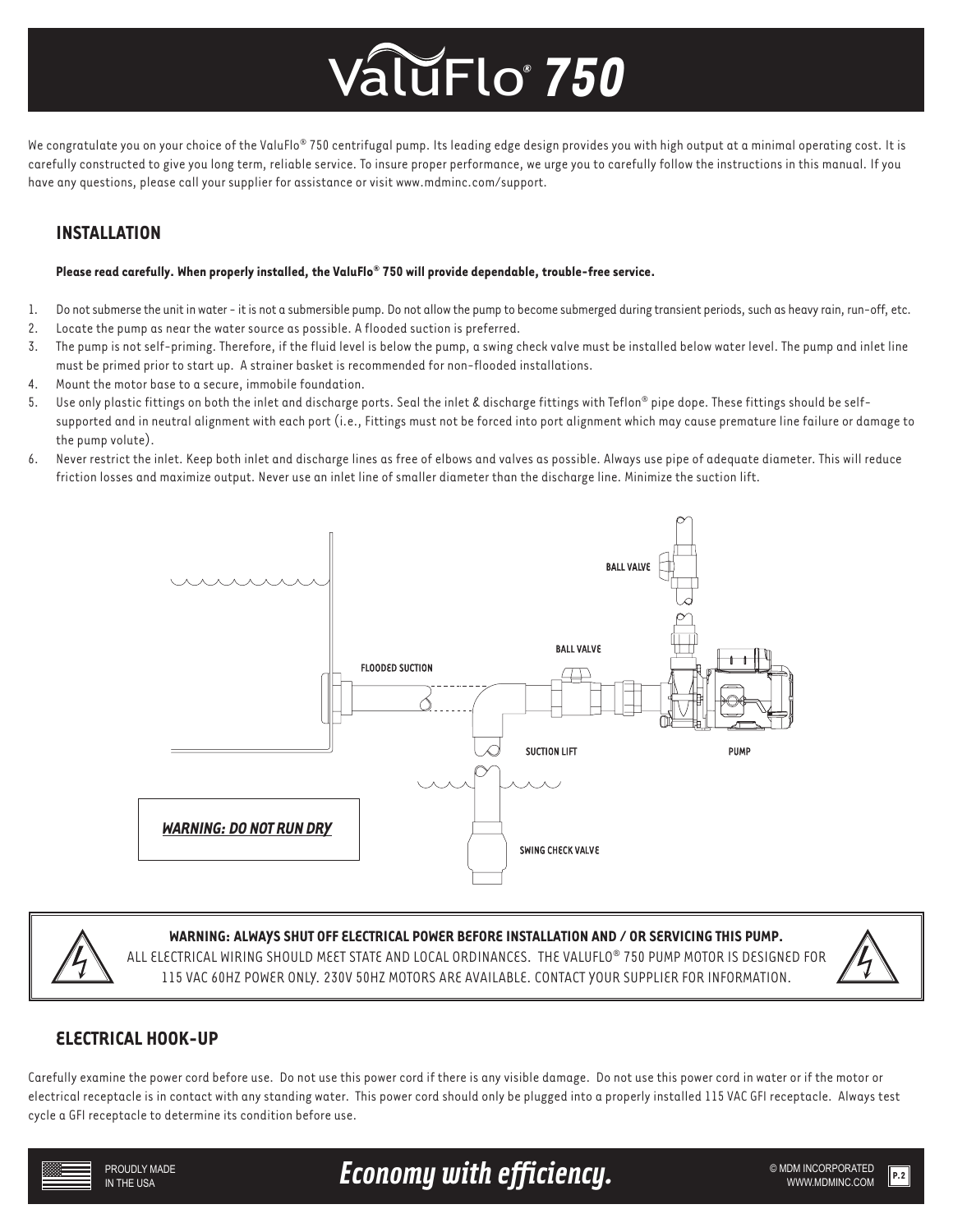## **PUMP END ASSEMBLY**

- 1. Inspect all pump parts (O-ring, O-ring groove, impeller hub ID, motor shaft, etc.) and clean if necessary.
- 2. Apply sealant to the bracket bore ID wall and around the seal case follow sealant manufacturer's instructions. We recommend using Gasgacinch®. Silicone sealant can also be used.
- 3. Press the carbon graphite seal into the bracket while taking care not to touch or damage the carbon graphite face. Never touch or apply pressure to the carbon graphite seal face.
- 4. Screw the (4) M-Bolts five complete turns into the threaded holes located on the motor face.
- 5. Mount the bracket to the motor by aligning the key holes over each bolt head, then rotate clockwise which will position the small key hole slot under each bolt head. Tighten each bolt with a wrench to secure the bracket to the motor (8-25 inch-pounds force)
- 6. Carefully, lubricate the seal seat elastomer OD and impeller hub ID with water. Press the seal seat into the impeller hub making certain that the ceramic is in evenly - the sealing surface should be parallel with the impeller hub.
- 7. Apply clean water to the carbon-graphite and seal seat sealing surfaces. Do not use silicon lubricants or grease.
- 8. Lock the shaft by placing a screwdriver blade into the shaft slot at the fan end of the motor. Thread the impeller onto the motor shaft. Thread until the impeller securely contacts the shaft shoulder.
- 9. Seat the large O-ring into the bracket O-ring groove.
- 10. Assemble the volute onto the bracket with (6) P-Bolts (10-24 x 2 ¾" carriage bolts) and (6) flanged lock nuts. Tighten in a cross pattern (30 lb. in.).
- 11. Install the drain plug and O-ring, into the volute drain hole.
- 12. Before operating the ValuFLo 750, allow a proper cure time for the sealant used in step 2.



| NO.            | <b>DESCRIPTION</b>                                                            | VALUFLO <sup>®</sup> P/N |
|----------------|-------------------------------------------------------------------------------|--------------------------|
| 1              | DRAIN PLUG                                                                    | 1000.110LG               |
| $\overline{c}$ | O-RING (DRAIN PLUG)                                                           | £014B70                  |
| 3              | <b>VOLUTE</b>                                                                 | 750.070LG                |
| 4              | LARGE O-RING                                                                  | 750.061                  |
| 5              | <b>IMPELLER</b>                                                               | 750.059                  |
| 6              | <b>SS SEAL</b>                                                                | 750.0414                 |
| $\overline{7}$ | <b>BRACKET</b>                                                                | 750.030LG                |
| 8              | <b>SLINGER</b>                                                                | 750.010                  |
| 9              | <b>HARDWARE KIT:</b><br>(6) P-BOLT, (6) FLANGED LOCK NUT & WASHER, (4) M-BOLT | 750.502                  |

Note: These part numbers are only for standard models within the ValuFlo® 750 series.



*Motor illustration is for reference only.*

## **DISASSEMBLY**

- 1. Shut off power to the motor before servicing any pump.
- 2. Unplug the power cord.
- 3. Disassemble the volute from the bracket (6) P-Bolts and (6) flanged lock nuts. The volute may remain attached to the plumbing to help simplify reinstallation.
- 4. Lock the shaft by placing a screwdriver blade into the shaft slot at the fan end of the motor. Unthread the impeller from the motor shaft.
- 5. Remove the ceramic seal seat, with rubber boot, from the impeller hub (if you are replacing the seal).
- 6. Loosen the (4) M-Bolts attaching the bracket to the motor. Rotate the bracket counterclockwise until the screw heads are located in the large key hole slots. Lift off the bracket from the motor.
- 7. Remove the carbon-graphite seal assembly from the bracket by pressing it out from the motor-side of the bracket. Do not pry it out with a screwdriver from the pump cavity side of the bracket (if you are replacing the seal).



## Economy with efficiency. **Example 2018 MDM INCORPORATED**